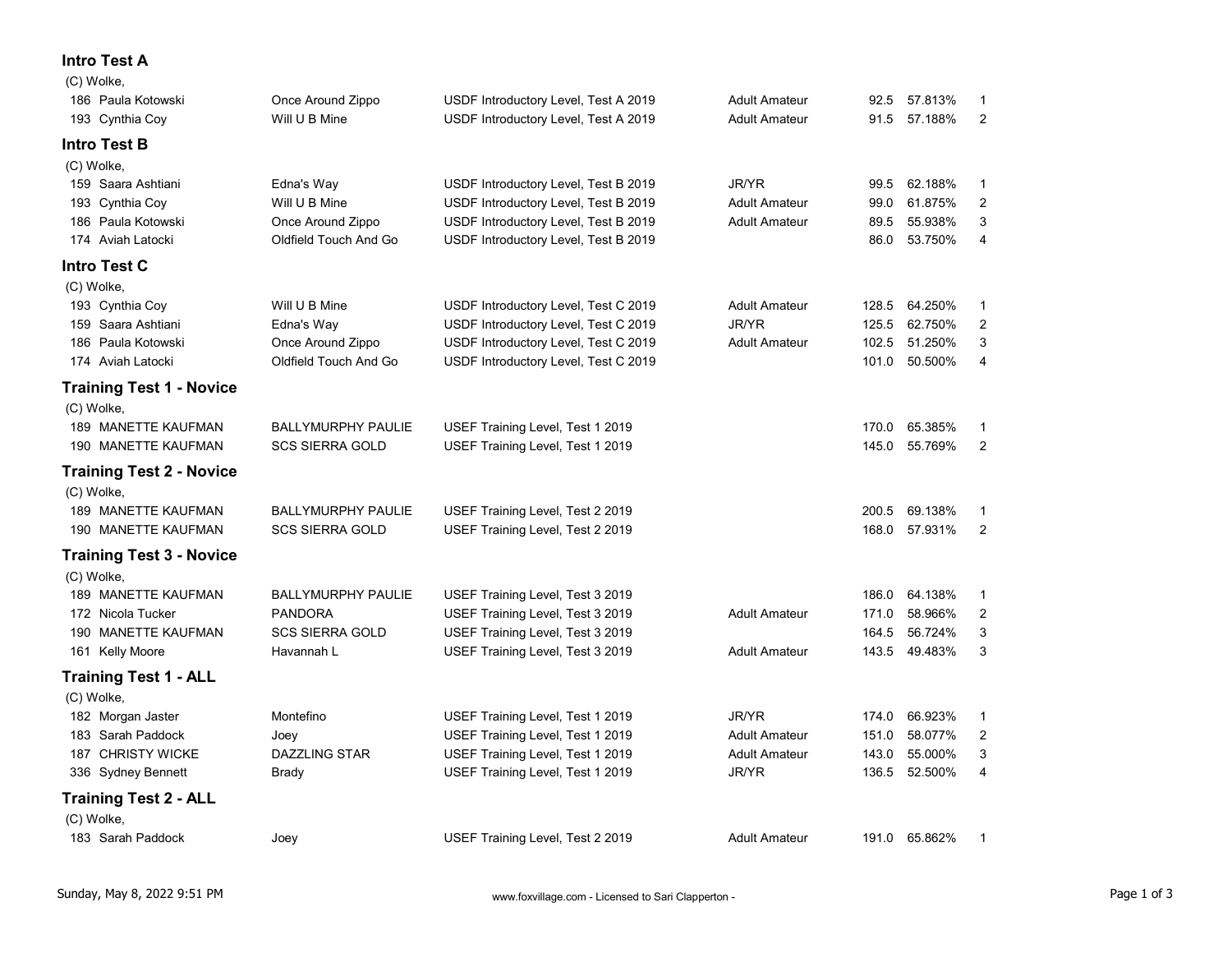| Sunday, May 8, 2022 9:51 PM                                              |                                         | www.foxvillage.com - Licensed to Sari Clapperton -                              |                              |                        |                    |                                  | Page 2 of 3 |
|--------------------------------------------------------------------------|-----------------------------------------|---------------------------------------------------------------------------------|------------------------------|------------------------|--------------------|----------------------------------|-------------|
| (C) Wolke,<br>163 Sandhya Johnson<br>Chance                              |                                         | WDAA Basic Level Test 4 2022                                                    | <b>Adult Amateur</b>         | 170.5 65.577%          |                    | $\overline{1}$                   |             |
| <b>Western Dressage Basic Test 4</b>                                     |                                         |                                                                                 |                              |                        |                    |                                  |             |
| <b>Western Dressage Basic Test 2</b><br>(C) Wolke,<br>171 Holly Zecchin* | <b>BUCKEYE WARRIOR</b>                  | WDAA Basic Level Test 2 2022                                                    | Open                         | 165.0 66.000%          |                    | $\overline{1}$                   |             |
| 171 Holly Zecchin*                                                       | <b>BUCKEYE WARRIOR</b>                  | WDAA Basic Level Test 1 2022                                                    | Open                         | 165.5 63.654%          |                    | $\overline{2}$                   |             |
| (C) Wolke,<br>163 Sandhya Johnson<br>Chance                              |                                         | WDAA Basic Level Test 1 2022                                                    | <b>Adult Amateur</b>         | 167.0                  | 64.231%            | - 1                              |             |
| <b>Western Dressage Basic Test 1</b>                                     |                                         |                                                                                 |                              |                        |                    |                                  |             |
| 182 Morgan Jaster<br>336 Sydney Bennett<br><b>Brady</b>                  | Montefino                               | USEA Eventing, Beginner Novice Test A 2022<br>USEA Eventing, Starter Test 2022  | JR/YR<br>JR/YR               | 105.0<br>80.5          | 61.765%<br>53.667% | $\overline{4}$<br>$\sqrt{5}$     |             |
| 187 CHRISTY WICKE                                                        | DAZZLING STAR                           | USEA Eventing, Beginner Novice Test B 2022                                      | <b>Adult Amateur</b>         | 99.5                   | 62.188%            | $\mathbf{3}$                     |             |
| 192 Mary Clare Owdziej<br>172 Nicola Tucker                              | City Of Ember<br><b>PANDORA</b>         | USEA Eventing, Novice Test A 2022<br>USEA Eventing, Beginner Novice Test A 2022 | <b>Adult Amateur</b>         | 139.0 77.222%<br>113.5 | 66.765%            | -1<br>$\overline{2}$             |             |
| <b>Eventing Test of Choice</b><br>(C) Wolke,                             |                                         |                                                                                 |                              |                        |                    |                                  |             |
| 176 Allison McKenzie                                                     | The Dastardly Pony                      | USEF First Level, Test 3 2019                                                   | Open                         | 185.0 51.389%          |                    | $\mathbf{3}$                     |             |
| 184 Sue Grissim<br>181 Kelly Jaster<br>Jomanji                           | Rictor Nine Dot O                       | USEF First Level, Test 3 2019<br>USEF First Level, Test 3 2019                  | <b>Adult Amateur</b>         | 237.5<br>208.0         | 65.972%<br>57.778% | -1<br>$\overline{2}$             |             |
| First Level Test 3 - Open<br>(C) Wolke,                                  |                                         |                                                                                 |                              |                        |                    |                                  |             |
| 181 Kelly Jaster<br>Jomanji                                              |                                         | USEF First Level, Test 2 2019                                                   | <b>Adult Amateur</b>         | 201.5 57.571%          |                    | $\overline{2}$                   |             |
| (C) Wolke,<br>184 Sue Grissim                                            | Rictor Nine Dot O                       | USEF First Level, Test 2 2019                                                   |                              | 213.0 60.857%          |                    | -1                               |             |
| First Level Test 2 - Open                                                |                                         |                                                                                 |                              |                        |                    |                                  |             |
| 185 Jennie Klepinger<br>176 Allison McKenzie                             | Rictor Nine Dot O<br>The Dastardly Pony | USEF First Level, Test 1 2019<br>USEF First Level, Test 1 2019                  | Open                         | 189.5<br>159.5 55.000% | 65.345%            | $\overline{2}$<br>$\mathbf{3}$   |             |
| (C) Wolke,<br>192 Mary Clare Owdziej                                     | City Of Ember                           | USEF First Level, Test 1 2019                                                   |                              | 207.5 71.552%          |                    | - 1                              |             |
| First Level Test 1 - Open                                                |                                         |                                                                                 |                              |                        |                    |                                  |             |
| 169 Deborah Postiff*                                                     | Pony Pants                              | USEF Training Level, Test 3 2019                                                | <b>Adult Amateur</b>         | 157.5 54.310%          |                    | $\mathbf{3}$                     |             |
| 180 KRISTIN SCHULT<br>Invicta<br>173 Allison McKenzie                    | Kenjays Princeton                       | USEF Training Level, Test 3 2019<br>USEF Training Level, Test 3 2019            | <b>Adult Amateur</b><br>Open | 195.0<br>158.5 54.655% | 67.241%            | $\overline{1}$<br>$\overline{2}$ |             |
| <b>Training Test 3 - ALL</b><br>(C) Wolke,                               |                                         |                                                                                 |                              |                        |                    |                                  |             |
| 173 Allison McKenzie                                                     | Kenjays Princeton                       | USEF Training Level, Test 2 2019                                                | Open                         | 158.5 54.655%          |                    | $\overline{4}$                   |             |
| 169 Deborah Postiff*                                                     | Pony Pants                              | USEF Training Level, Test 2 2019                                                | <b>Adult Amateur</b>         | 160.5                  | 55.345%            | 3                                |             |
| 188 Sandi Spear                                                          | DAZZLING STAR                           | USEF Training Level, Test 2 2019                                                | Open                         | 165.0                  | 56.897%            | $\overline{2}$                   |             |